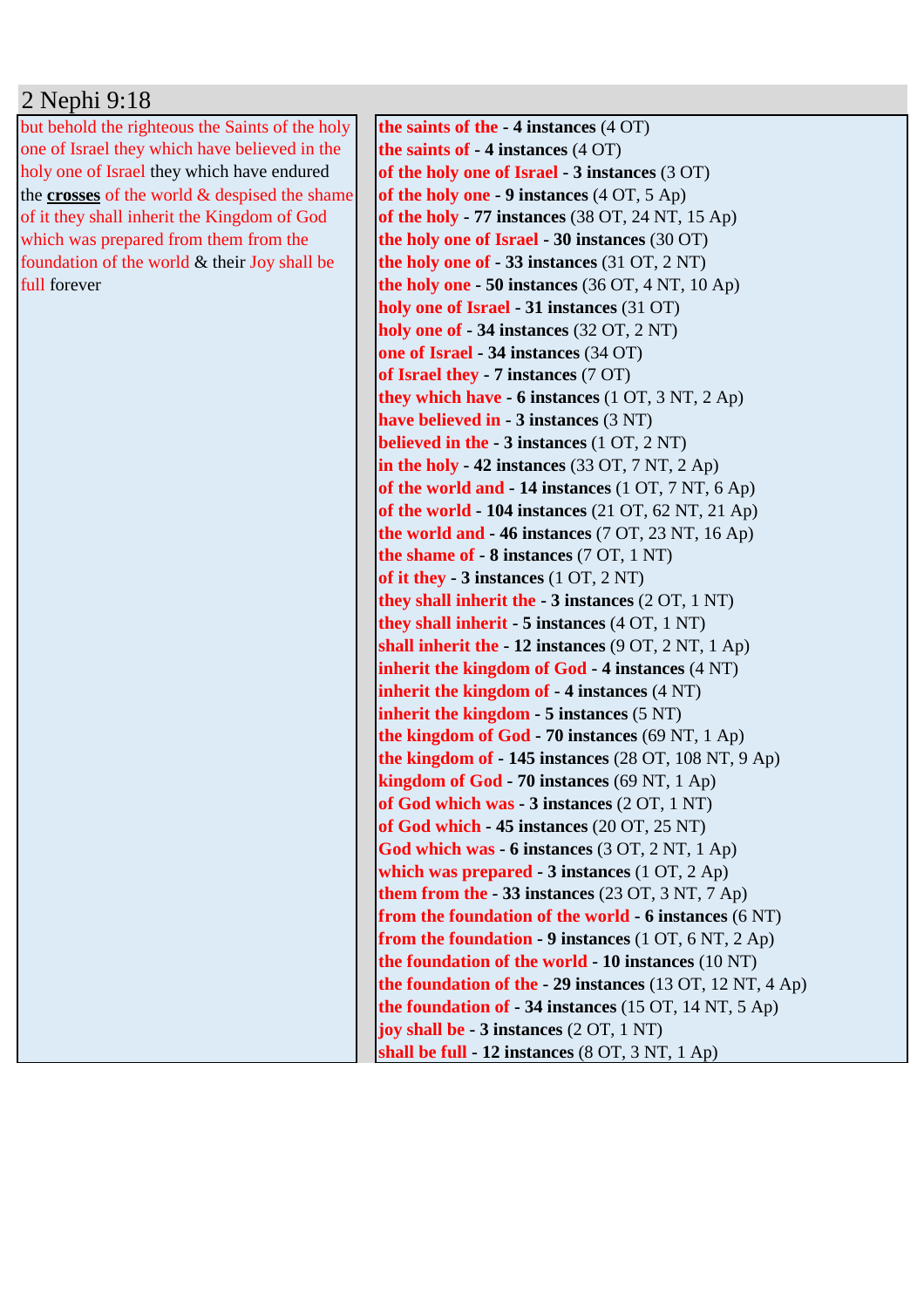| but behold the righteous the Saints of the holy  | <b>Luke 22:21</b> But, behold, the hand of him that betrayeth me is with me on       |
|--------------------------------------------------|--------------------------------------------------------------------------------------|
| one of Israel they which have believed in the    | the table.                                                                           |
| holy one of Israel they which have endured       |                                                                                      |
| the crosses of the world & despised the shame    |                                                                                      |
| of it they shall inherit the Kingdom of God      |                                                                                      |
| which was prepared from them from the            |                                                                                      |
| foundation of the world & their Joy shall be     |                                                                                      |
| full forever                                     |                                                                                      |
| but behold the righteous the Saints of the holy  | <b>Proverbs 11:31</b> Behold, the righteous shall be recompensed in the earth:       |
| one of Israel they which have believed in the    | much more the wicked and the sinner.                                                 |
| holy one of Israel they which have endured       |                                                                                      |
| the crosses of the world $&$ despised the shame  |                                                                                      |
| of it they shall inherit the Kingdom of God      |                                                                                      |
| which was prepared from them from the            |                                                                                      |
| foundation of the world & their Joy shall be     |                                                                                      |
| full forever                                     |                                                                                      |
| but behold the righteous the Saints of the holy  | Psalm 118:15 The voice of rejoicing and salvation is in the tabernacles              |
| one of Israel they which have believed in the    | of the righteous: the right hand of the LORD doeth valiantly.                        |
| holy one of Israel they which have endured       |                                                                                      |
| the crosses of the world & despised the shame    |                                                                                      |
| of it they shall inherit the Kingdom of God      |                                                                                      |
| which was prepared from them from the            |                                                                                      |
| foundation of the world $&$ their Joy shall be   |                                                                                      |
| full forever                                     |                                                                                      |
| but behold the righteous the Saints of the holy  | <b>Proverbs 11:10</b> When it goeth well with the righteous, the city rejoiceth:     |
| one of Israel they which have believed in the    | and when the wicked perish, there is shouting.                                       |
| holy one of Israel they which have endured       |                                                                                      |
| the crosses of the world & despised the shame    |                                                                                      |
| of it they shall inherit the Kingdom of God      |                                                                                      |
| which was prepared from them from the            |                                                                                      |
| foundation of the world $\&$ their Joy shall be  |                                                                                      |
| full forever                                     |                                                                                      |
| but behold the righteous the Saints of the holy  | <b>Titus 3:8</b> This is a faithful saying, and these things I will that thou affirm |
| one of Israel they which have believed in the    | constantly, that they which have believed in God might be careful to                 |
| holy one of Israel they which have endured       | maintain good works. These things are good and profitable unto men.                  |
| the crosses of the world $\&$ despised the shame |                                                                                      |
| of it they shall inherit the Kingdom of God      |                                                                                      |
| which was prepared from them from the            |                                                                                      |
| foundation of the world $&$ their Joy shall be   |                                                                                      |
| full forever                                     |                                                                                      |
| but behold the righteous the Saints of the holy  | <b>Hebrews 4:3</b> For we which have believed do enter into rest, as he said,        |
| one of Israel they which have believed in the    | As I have sworn in my wrath, if they shall enter into my rest: although              |
| holy one of Israel they which have endured       | the works were finished from the foundation of the world.                            |
| the crosses of the world & despised the shame    |                                                                                      |
| of it they shall inherit the Kingdom of God      |                                                                                      |
| which was prepared from them from the            |                                                                                      |
| foundation of the world & their Joy shall be     |                                                                                      |
| full forever                                     |                                                                                      |
|                                                  |                                                                                      |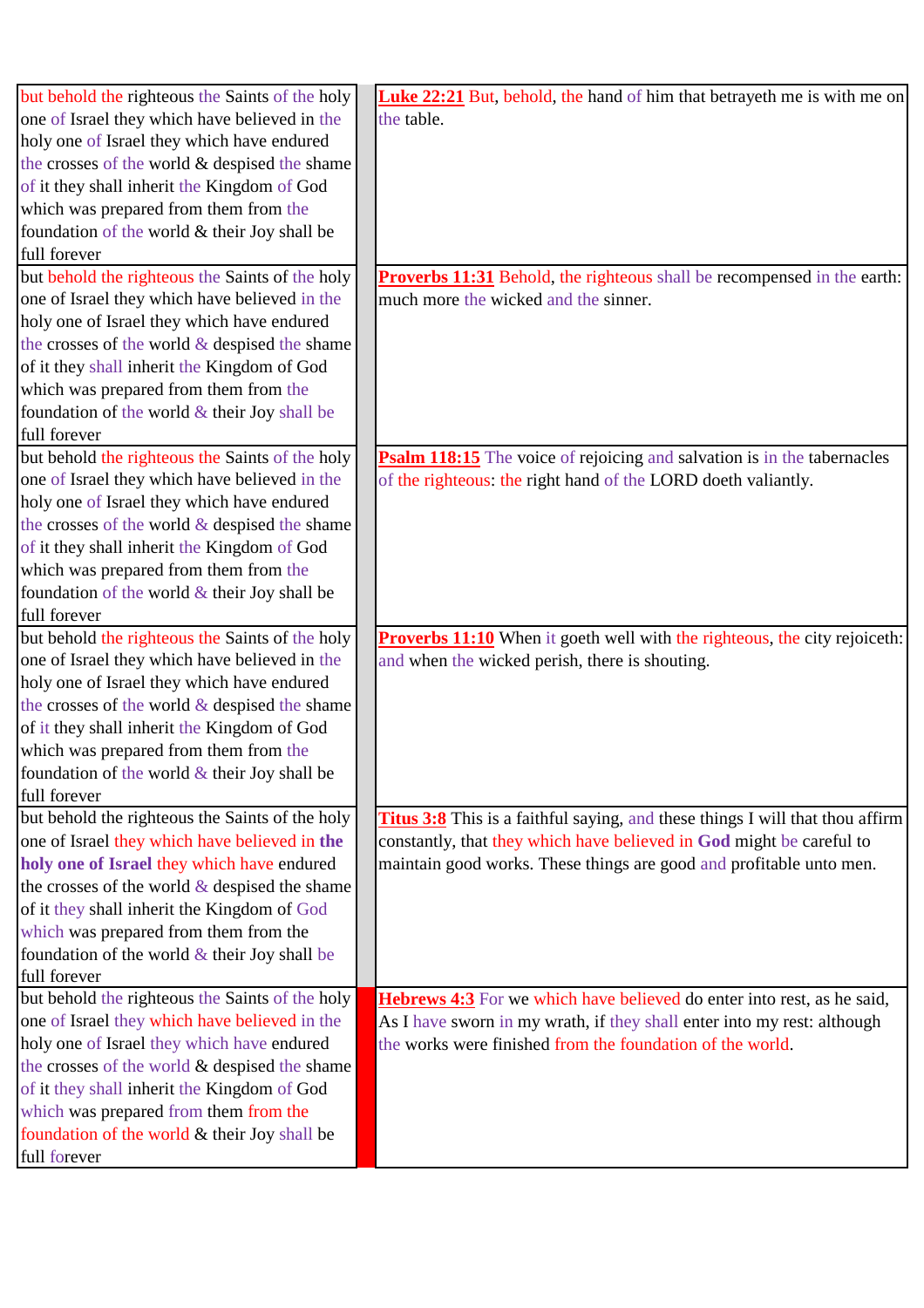| but behold the righteous the Saints of the holy                                           | <b>Isaiah 29:19</b> The meek also shall increase their joy in the LORD, and    |
|-------------------------------------------------------------------------------------------|--------------------------------------------------------------------------------|
| one of Israel they which have believed in the                                             | the poor among men shall rejoice in the Holy One of Israel.                    |
| holy one of Israel they which have endured                                                |                                                                                |
| the crosses of the world & despised the shame                                             |                                                                                |
| of it they shall inherit the Kingdom of God                                               |                                                                                |
| which was prepared from them from the                                                     |                                                                                |
| foundation of the world & their Joy shall be                                              |                                                                                |
| full forever                                                                              |                                                                                |
| but behold the righteous the Saints of the holy                                           | <b>Isaiah 41:16</b> Thou shalt fan them, and the wind shall carry them away,   |
| one of Israel they which have believed in the                                             | and the whirlwind shall scatter them: and thou shalt rejoice in the            |
| holy one of Israel they which have endured                                                | LORD, and shalt glory in the Holy One of Israel.                               |
| the crosses of the world $&$ despised the shame                                           |                                                                                |
| of it they shall inherit the Kingdom of God                                               |                                                                                |
| which was prepared from them from the                                                     |                                                                                |
| foundation of the world & their Joy shall be                                              |                                                                                |
| full forever                                                                              |                                                                                |
| but behold the righteous the Saints of the holy                                           | <b>Isaiah 5:24</b> Therefore as the fire devoureth the stubble, and the flame  |
| one of Israel they which have believed in the                                             | consumeth the chaff, so their root shall be as rottenness, and their           |
| holy one of Israel they which have endured                                                | blossom shall go up as dust: because they have cast away the law of the        |
| the crosses of the world $&$ despised the shame                                           | LORD of hosts, and despised the word of the Holy One of Israel.                |
| of it they shall inherit the Kingdom of God                                               |                                                                                |
| which was prepared from them from the                                                     |                                                                                |
| foundation of the world & their Joy shall be                                              |                                                                                |
| full forever                                                                              |                                                                                |
| but behold the righteous the Saints of the holy                                           | 2 Esdras 2:33 I Esdras received a charge of the Lord upon the mount            |
| one of Israel they which have believed in the                                             | Oreb, that I should go unto Israel; but when I came unto them, they set        |
| holy one of Israel they which have endured                                                | me at nought, and despised the commandment of the Lord.                        |
| the crosses of the world $&$ despised the shame                                           |                                                                                |
| of it they shall inherit the Kingdom of God                                               |                                                                                |
| which was prepared from them from the                                                     |                                                                                |
| foundation of the world $&$ their Joy shall be                                            |                                                                                |
| full forever                                                                              |                                                                                |
| but behold the righteous the Saints of the holy                                           | <b>Numbers 1:50</b> But thou shalt appoint the Levites over the tabernacle of  |
| one of Israel they which have believed in the                                             | testimony, and over all the vessels thereof, and over all things that          |
| holy one of Israel they which have endured                                                | belong to it: they shall bear the tabernacle, and all the vessels thereof;     |
| the crosses of the world $&$ despised the shame                                           |                                                                                |
|                                                                                           |                                                                                |
|                                                                                           | and they shall minister unto it, and shall encamp round about the              |
| of it they shall inherit the Kingdom of God                                               | tabernacle.                                                                    |
| which was prepared from them from the                                                     |                                                                                |
| foundation of the world & their Joy shall be                                              |                                                                                |
| full forever                                                                              |                                                                                |
| but behold the righteous the Saints of the holy                                           | <b>Wisdom 5:2</b> When they see it, they shall be troubled with terrible fear, |
| one of Israel they which have believed in the                                             | and shall be amazed at the strangeness of his salvation, so far beyond all     |
|                                                                                           | that they looked for.                                                          |
| the crosses of the world $\&$ despised the shame                                          |                                                                                |
| holy one of Israel they which have endured<br>of it they shall inherit the Kingdom of God |                                                                                |
| which was prepared from them from the                                                     |                                                                                |
| foundation of the world & their Joy shall be<br>full forever                              |                                                                                |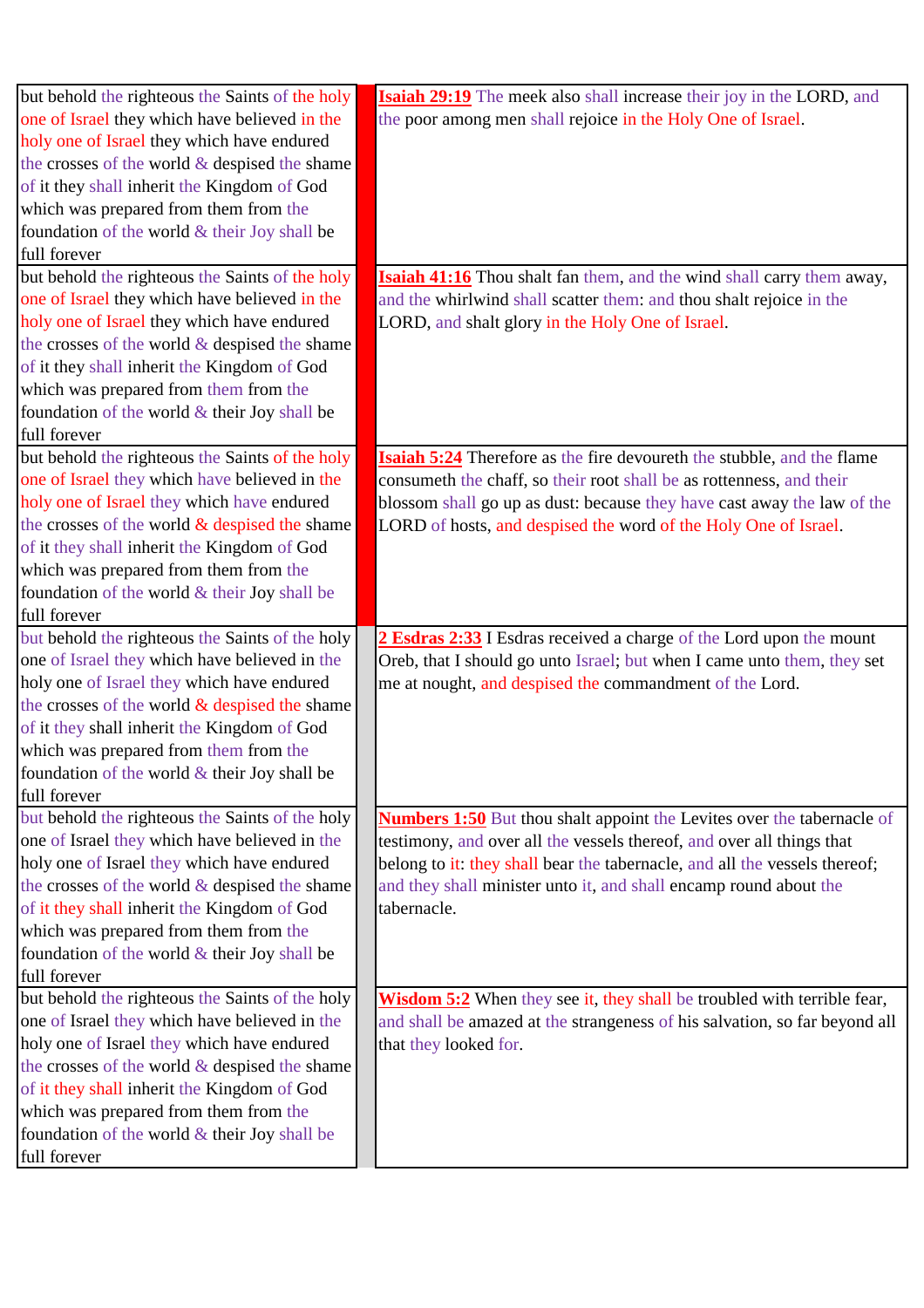| but behold the righteous the Saints of the holy  | <b>1 Corinthians 6:10</b> Nor thieves, nor covetous, nor drunkards, nor        |
|--------------------------------------------------|--------------------------------------------------------------------------------|
| one of Israel they which have believed in the    | revilers, nor extortioners, shall inherit the kingdom of God.                  |
| holy one of Israel they which have endured       |                                                                                |
| the crosses of the world & despised the shame    |                                                                                |
| of it they shall inherit the Kingdom of God      |                                                                                |
| which was prepared from them from the            |                                                                                |
| foundation of the world & their Joy shall be     |                                                                                |
| full forever                                     |                                                                                |
| but behold the righteous the Saints of the holy  | <b>Colossians 4:11</b> And Jesus, which is called Justus, who are of the       |
| one of Israel they which have believed in the    | circumcision. These only are my fellowworkers unto the kingdom of              |
| holy one of Israel they which have endured       | God, which have been a comfort unto me.                                        |
| the crosses of the world $&$ despised the shame  |                                                                                |
| of it they shall inherit the Kingdom of God      |                                                                                |
| which was prepared from them from the            |                                                                                |
| foundation of the world & their Joy shall be     |                                                                                |
| full forever                                     |                                                                                |
| But, behold, the righteous, the saints of the    | <b>Nehemiah 5:18</b> Now that which was prepared for me daily was one ox       |
| Holy One of Israel, they who have believed in    | and six choice sheep; also fowls were prepared for me, and once in ten         |
| the Holy One of Israel, they who have            | days store of all sorts of wine: yet for all this required not I the bread of  |
| endured the crosses of the world, and despised   | the governor, because the bondage was heavy upon this people.                  |
| the shame of it, they shall inherit the kingdom  |                                                                                |
| of God, which was prepared for them from the     |                                                                                |
| foundation of the world, and their joy shall be  |                                                                                |
| full forever.                                    |                                                                                |
| But, behold, the righteous, the saints of the    | <b>Ecclesiasticus 49:12</b> So was Jesus the son of Josedec: who in their time |
| Holy One of Israel, they who have believed in    | builded the house, and set up an holy temple to the Lord, which was            |
| the Holy One of Israel, they who have            | prepared for everlasting glory.                                                |
| endured the crosses of the world, and despised   |                                                                                |
| the shame of it, they shall inherit the kingdom  |                                                                                |
| of God, which was prepared for them from the     |                                                                                |
| foundation of the world, and their joy shall be  |                                                                                |
| full forever.                                    |                                                                                |
| But, behold, the righteous, the saints of the    | Nehemiah 8:10 Then he said unto them, Go your way, eat the fat, and            |
| Holy One of Israel, they who have believed in    | drink the sweet, and send portions unto them for whom nothing is               |
| the Holy One of Israel, they who have            | prepared: for this day is holy unto our Lord: neither be ye sorry; for the     |
| endured the crosses of the world, and despised   | joy of the LORD is your strength.                                              |
| the shame of it, they shall inherit the kingdom  |                                                                                |
| of God, which was prepared for them from         |                                                                                |
| the foundation of the world, and their joy shall |                                                                                |
| be full forever.                                 |                                                                                |
| But, behold, the righteous, the saints of the    | 2 Esdras 8:59 For as the things aforesaid shalt receive you, so thirst and     |
| Holy One of Israel, they who have believed in    | pain are prepared for them: for it was not his will that men should come       |
| the Holy One of Israel, they who have            | to nought:                                                                     |
| endured the crosses of the world, and despised   |                                                                                |
| the shame of it, they shall inherit the kingdom  |                                                                                |
| of God, which was prepared for them from         |                                                                                |
| the foundation of the world, and their joy shall |                                                                                |
| be full forever.                                 |                                                                                |